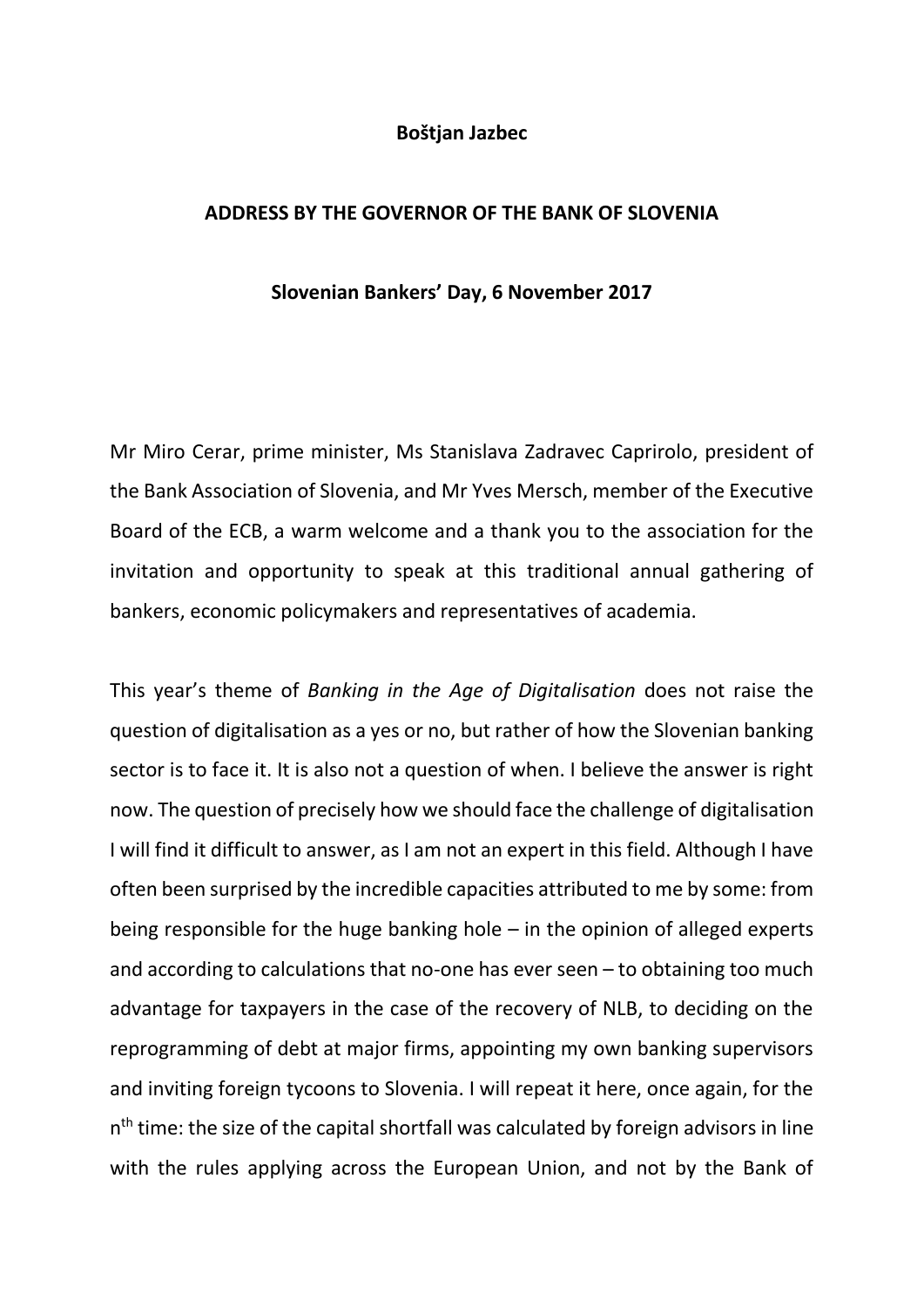Slovenia, the data was submitted by the banks themselves, and, let us recognise for once, the crisis in the Slovenian banking sector was very large, albeit a few years after the global crisis. By way of comparison, I will only say that before recapitalisation the banking sector found itself in a situation where GDP was 8.5% lower than in 2008. The crisis could not have been avoided, but the consequences would have been significantly smaller had the government acceded to the Bank of Slovenia's requests and recapitalised the banks promptly, as done elsewhere in Europe. Here it is worth remembering the expression that an opportunity missed is an opportunity lost. At moments of crisis, it is always necessary to make a decision, as the response to the crisis is the key, and decisions require courage. Courage is something that the key decision-makers in Slovenia might have had in greater quantities at that moment.

I will again emphasise something for all the armchair experts who now claim that Slovenian banks were recapitalised too much after recovery. If this were really the case, it would have been established in the stress tests conducted by the ECB in 2014 under the same methodology as in 2013. But it was not. In fact, the opposite is the case.

First, regarding the compliance of the asset quality review (or AQR) with the International Financial Reporting Standards (IFRS). As part of its establishment of the Single Supervisory Mechanism, the ECB published a manual for the AQR. Careful reading of the manual will show that the procedures of the AQR comply fully and wholly with the IFRS. Furthermore, compliance with the IFRS has specifically been confirmed on multiple occasions by the ECB: for example, in October 2013, i.e. at the time of the AQR, and most recently in October 2017, when it issued an opinion on judicial relief granted to holders of qualified bank credit. It should also not be forgotten that the balance sheets of Slovenian banks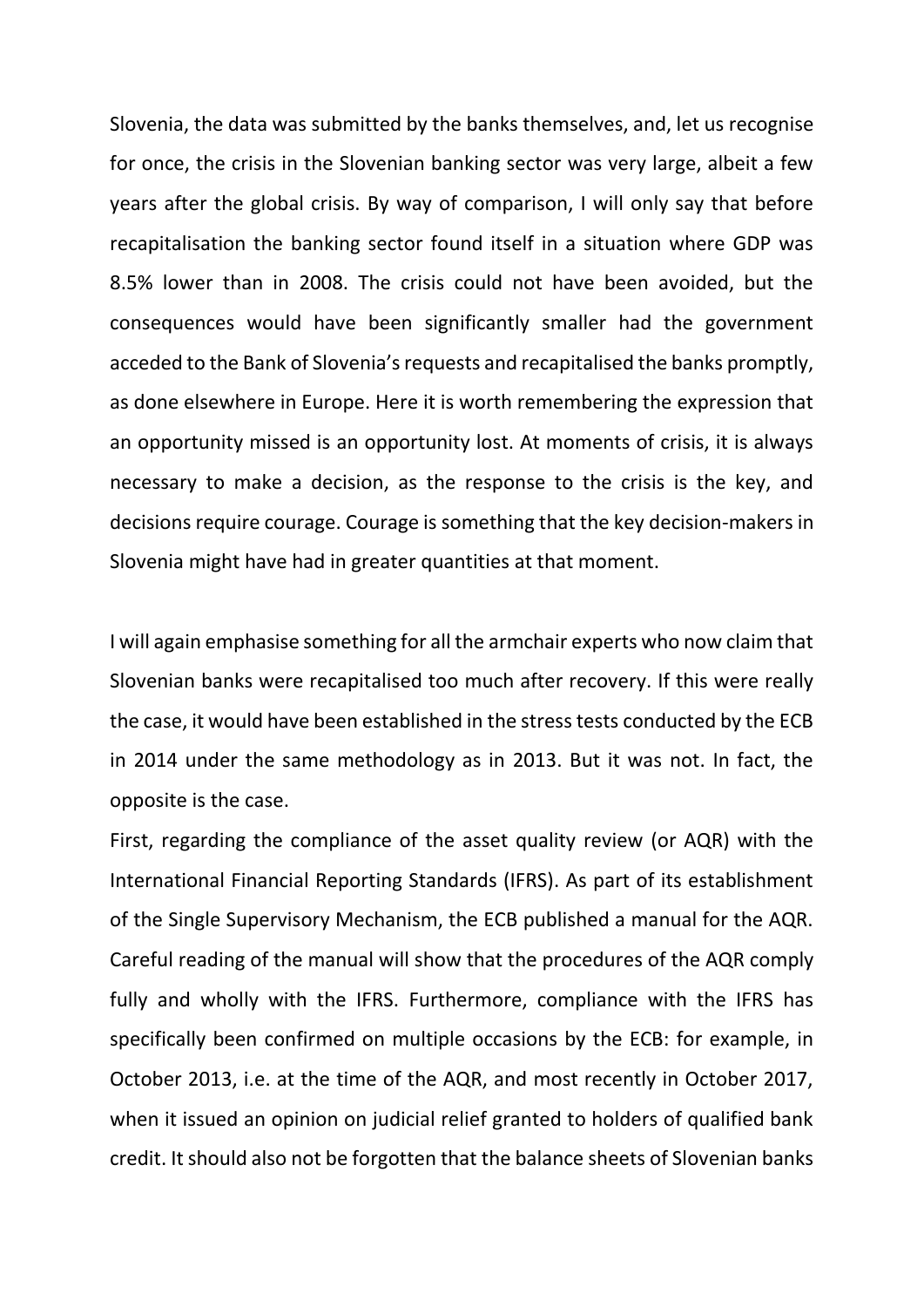as at 31 December 2013, which contained the findings of the AQR (and thus the revisions to capital values), were also audited. During the audit the auditors confirmed the balance sheets' compliance with the IFRS, which is merely extra proof that all claims of the non-compliance of the AQR with the IFRS are baseless, erroneous and malicious.

I will continue with a brief summary of the errors made by the armchair experts in connection with regulatory procedures and the determination of the capital shortfall. Their statements fail to distinguish between procedures for the regulatory assessment of capital adequacy and procedures of financial reporting and auditing. To put it another way, they fail to take into account that any capital shortfall (for a bank as a going concern) is determined in a regulatory procedure, and thus the question of how much the determination of the regulatory procedure is reflected in the financial statements becomes of secondary importance. Accordance between one and the other is both expected and desirable, but the second is not automatically a consequence of the first. In any case regulatory procedures for the assessment of capital adequacy are never the result of financial reporting.

Bank recovery measures relieved the Slovenian banking sector of nonperforming loans totalling EUR 5.5 billion. The transfer of non-performing loans to the Bank Asset Management Company (BAMC) and the Bank of Slovenia's extraordinary measures that provided for bank recapitalisation via state aid, and thus adequate capital stability at key banks, were the most important factor in the retention of the supply-side capacities of these banks, and thus of the banking system as a whole. The constitutional court confirmed that the measures to maintain the stability of the financial system and the economy, such as the extinction of subordinated instruments and share capital as a means of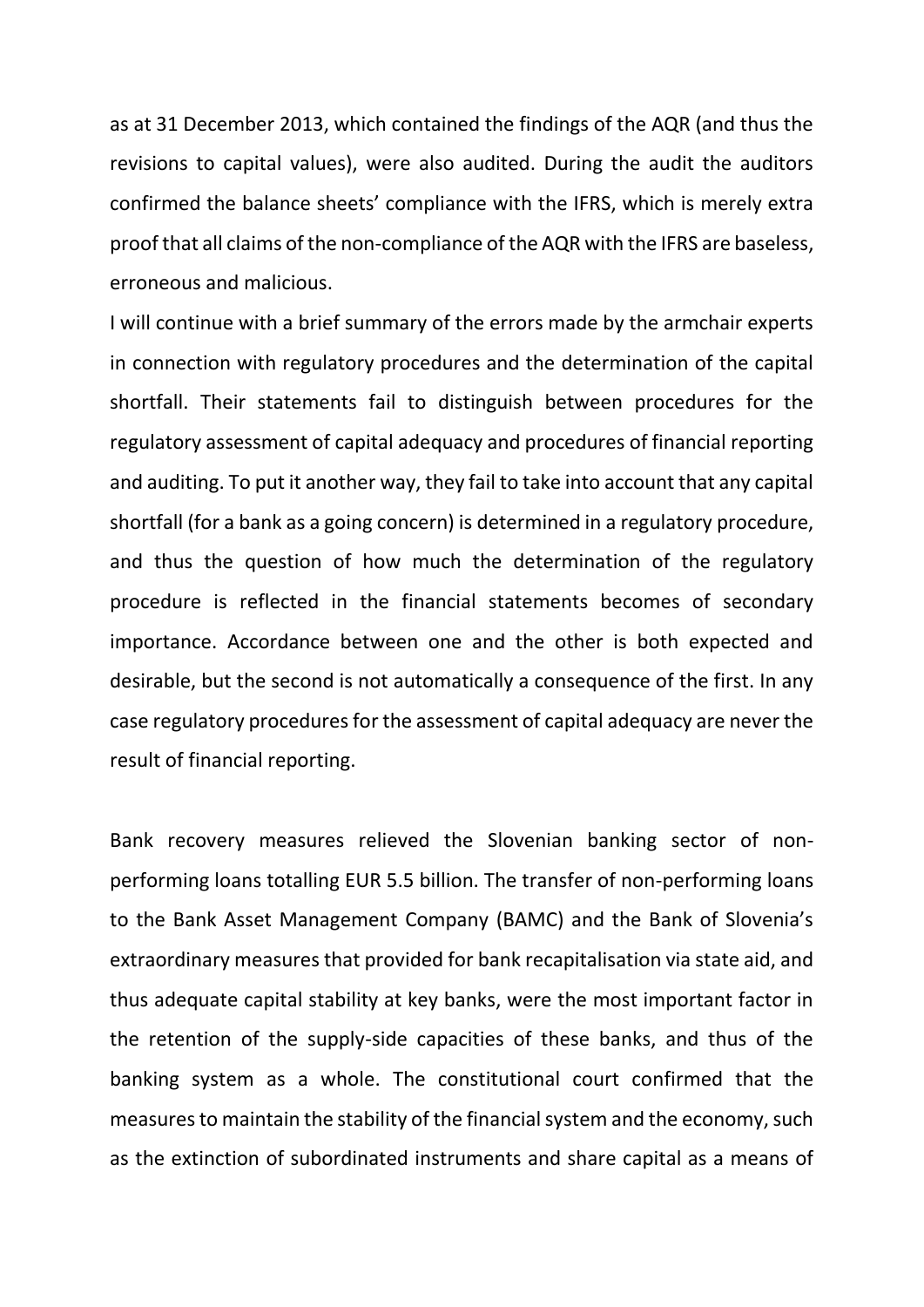attaining bank capital adequacy, were constitutional. While on the subject of the constitution of Slovenia, allow me to remind us that it speaks of the independence of the Bank of Slovenia, which all too often some simply forget.

In the context of bank recovery measures, I would like to highlight two other findings by the Bank of Slovenia from analysis of business cycle factors in the crisis, which are further evidence of the missed opportunity in the response to the crisis. Analysis has revealed that the slow pace of bank resolution had an adverse impact on the economic recovery. Had bank balance sheets been more promptly relieved of the burden of non-performing loans, GDP would have been approximately EUR 1 billion higher by the end of 2015. Furthermore, the bank recovery was a significant positive factor in the economic recovery in 2014 and 2015. The historical decomposition of the business cycle shows that two factors that correlate with business confidence, namely consumer confidence and firms' appetite for investment, returned to positive territory with the bank recovery.

Let me return to last year's address, which I concluded with the following words: "Just as central banks adapted to the modified situation and took entirely new, non-standard measures to restore the functioning of the monetary policy transmission mechanism, so too must the banking sector adapt to the modified circumstances. This is certain to require a good deal of work: more openness, and more self-confidence and courage, including coming out of the comfort zone."

This we are still missing: openness, self-confidence and courage. Not only in dialogue, but above all in making strategic decisions. Slovenia is so small, that practically any bad decision by an individual or group has an impact on the whole country, whether a CEO, a supervisory board, a ministry or the government. It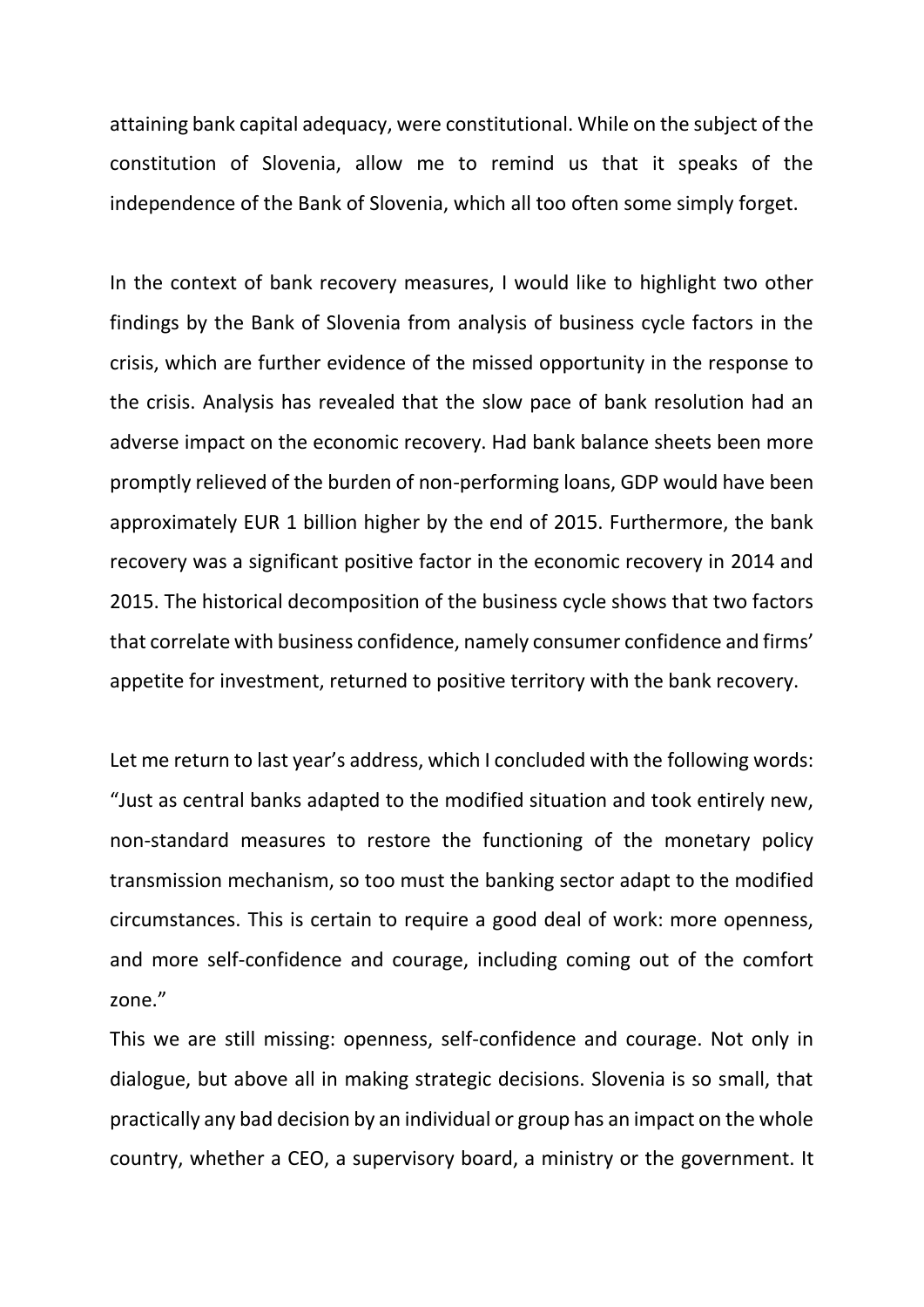will be no surprise when I say that I agree with those who firmly believe that Slovenia has great opportunities, but the question is solely whether we will know when to take advantage of them (those that we haven't missed), not only for our individual benefit, but also to our benefit as citizens.

Last month I was in Washington, at the IMF annual meeting, presenting the position of the Slovenian banking sector. Today I will also present it to you.

The macroeconomic situation in 2017 and the forecast of economic developments in 2018 and 2019 are favourable. This is agreed on by everyone: politicians, economists, researchers and institutions, foreign and domestic alike.

After seven years of contraction, credit growth is increasing again, as a result of more favourable terms on the supply side, and the improved quality of credit demand owing to the deleveraging of the corporate sector and the low indebtedness of Slovenian households.

Growth in the Slovenian economy stood at 3.1% in 2016, and 4.4% in the second quarter of 2017. This put it among the highest in Europe.

The main factor supporting the economic cycle is growth in private consumption and private-sector investment, which continued in the wake of an improvement in the situation on the labour market – the unemployment rate fell, and average gross wages rose – and in the corporate sector.

Credit growth is gradually reviving. After seven years of decline, corporate loans began recording positive growth in 2017. Alongside improved profitability and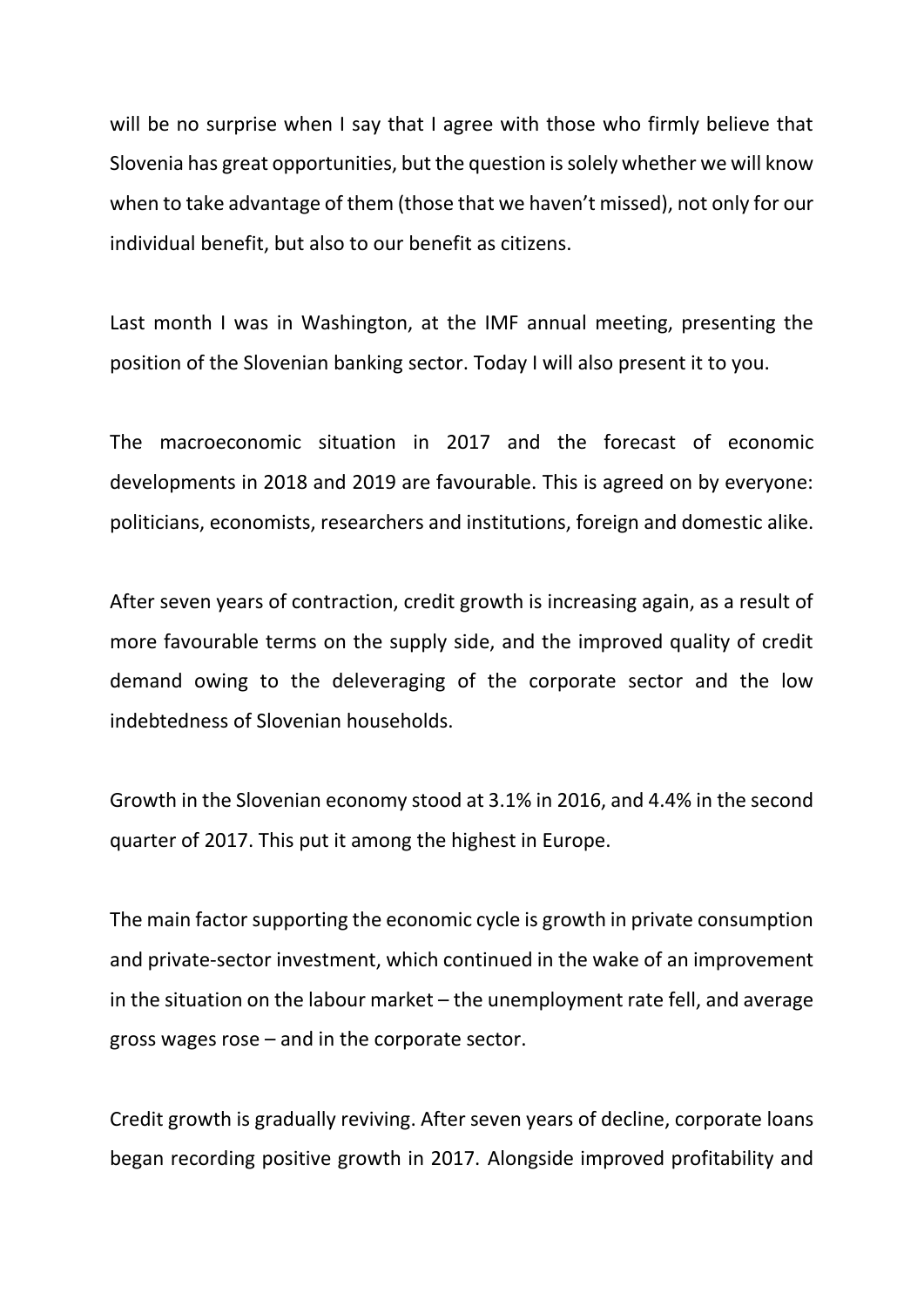low corporate indebtedness, the low interest rates and improved situation in the banking sector began to be reflected in higher growth in corporate loans in early 2017. Growth in housing loans remained stable throughout the period of the crisis, while growth in consumer loans has picked up in 2017. The growth in both has been attributable to the low indebtedness of households, and the improved situation on the labour market and real estate market.

Growth in loans to non-financial corporations is forecast to merely be gradual in the future, owing to the increasing proportion of financing from the rest of the world (which is an important alternative source) and from retained earnings.

Firms repaired their balance sheets during the crisis.

The corporate sector has been deleveraging for the last eight years. It reduced the debt-to-equity ratio by 40 percentage points from 146% in 2008 to 106% in 2016, a figure comparable to the euro area median. The decline in the debt-toequity ratio has been based on a reduction in liabilities, and not on an increase in equity. The ratio of corporate debt to GDP in Slovenia stood at 103% in the first quarter of 2017, lower than the euro area median.

The corporate investment rate is increasing, and further growth can be anticipated while the economic situation remains favourable.

The quality of the credit portfolio is also improving.

Since the recovery of the Slovenian banking system in 2013, credit risk as measured by the proportion of classified claims more than 90 days in arrears and the NPE ratio has been continually declining: the proportion of classified claims more than 90 days in arrears declined from 18% in 2013 to 5% in 2017. Since 2013 Slovenian banks have been more active in resolving non-performing claims, have increased sales of non-performing loans, have transferred claims to the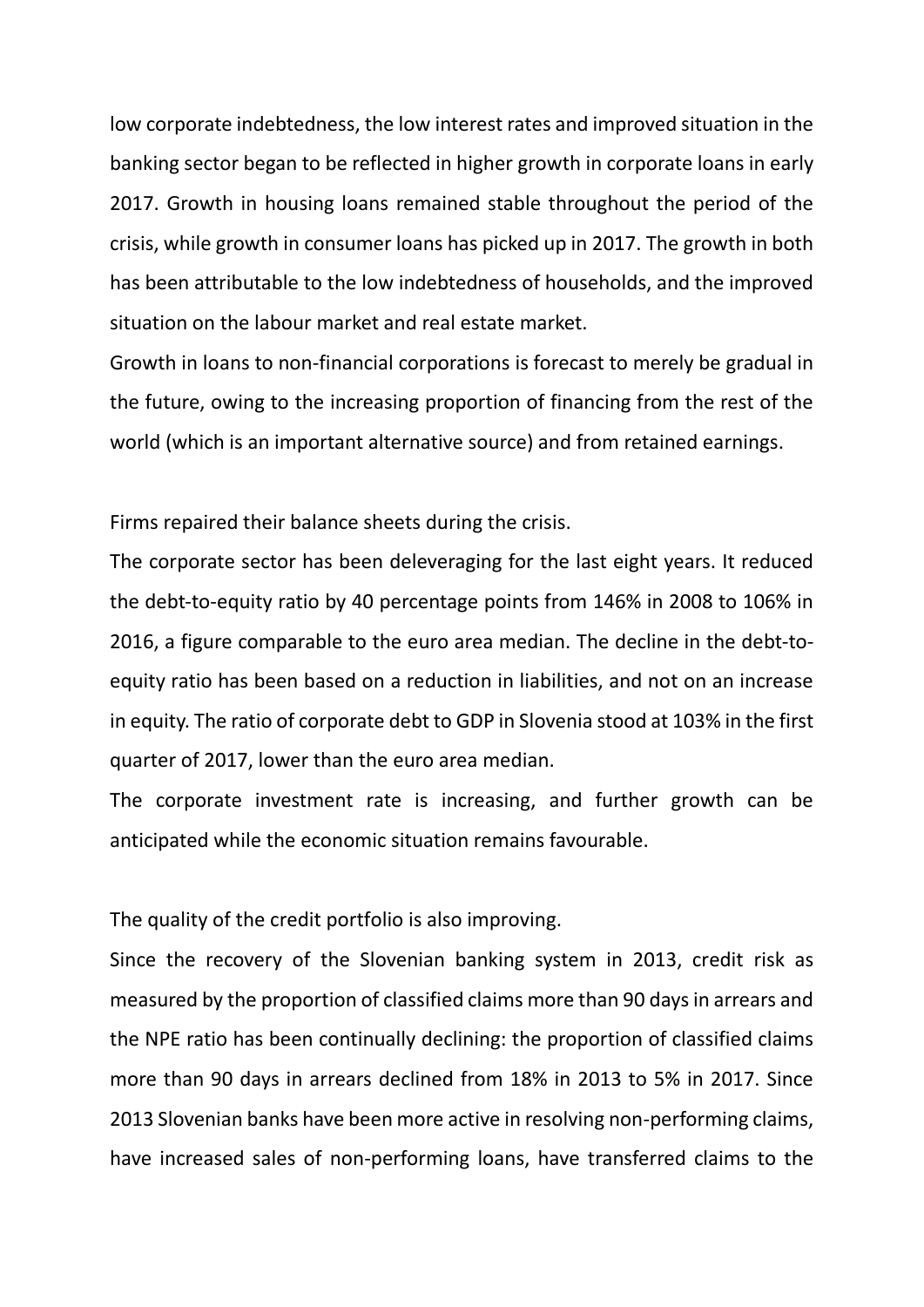BAMC, have written off claims, have liquidated collateral and have accelerated action to address non-performing loans in the SMEs segment.

The low interest rate environment is altering funding structure. Since the end of the crisis, the proportion accounted for by deposits by the non-banking sector has increased, while the proportion accounted for by wholesale funding has declined. Rollover risk remains low, although the stability of deposits by the nonbanking sector could be conditional, given the increasing ratio of sight deposits to total liabilities.

The increase in the ratio of sight deposits to total liabilities and the approval of loans of longer maturities are increasing the maturity mismatch between assets and liabilities. The average maturity of corporate loans is increasing. The intensive approval of housing loans means that the average maturity of household loans is also increasing.

The new circumstances are increasing the stock of liquid assets on bank balance sheets.

The total capital ratio on a consolidated basis increased by 0.5 percentage points during 2016 to end the year at 19.1%, while the common equity Tier 1 capital ratio increased by 0.5 percentage points to 18.5%.

Despite this increase, the small domestic banks' total capital ratio is still lower than the euro area average.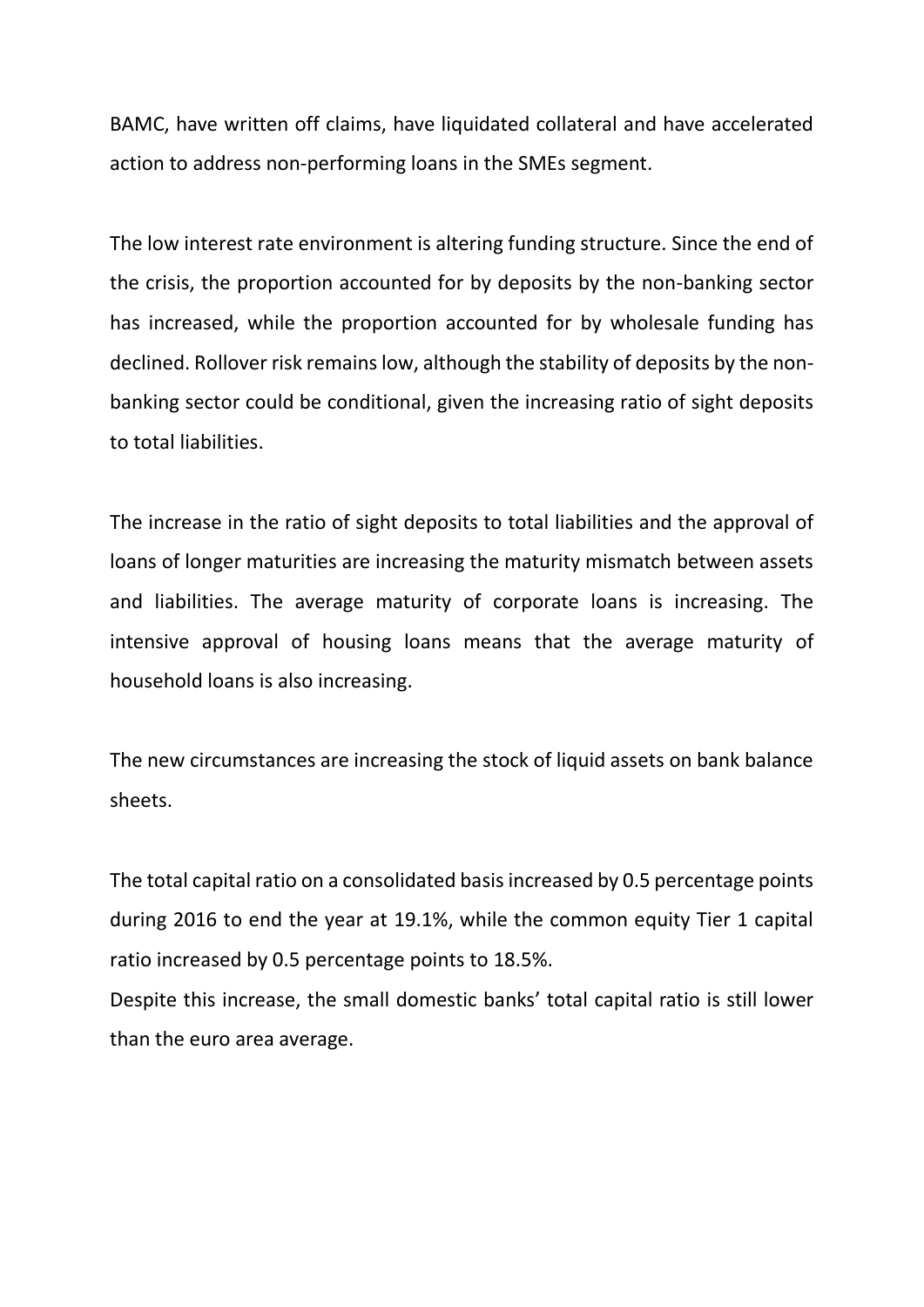Slovenian banks have improved their profitability over the last two years, primarily by reducing impairment and provisioning costs, and partly by taking successful measures to improve the quality of the credit portfolio.

Renewed credit growth can be expected to have a positive impact on interest income, although it cannot be overlooked that the net interest margin remains under pressure in the low interest rate environment, which in the long term could increase income risk while the banks' operating costs remain elevated. As a result, the banks' retained earnings could be insufficient to maintain capital adequacy at an appropriate level. The banks should therefore continue adapting their business models.

In Slovenia the process of consolidation and concentration in the banking system has been underway since the nineties: the number of commercial banks has fallen from 36 in 1994, to 24 in 2008, and 15 in 2016. And what are the challenges facing Slovenian banks in the future?

Renewed credit growth should have a positive impact on the quality of the credit portfolio and on interest income.With the improvement in the financial position of non-financial corporations, low indebtedness, a better income position for households and favourable economic forecasts, the conditions are being put in place for a new credit cycle.

Despite the optimism in economic progress, and in the development of the banking sector, there remain challenges.